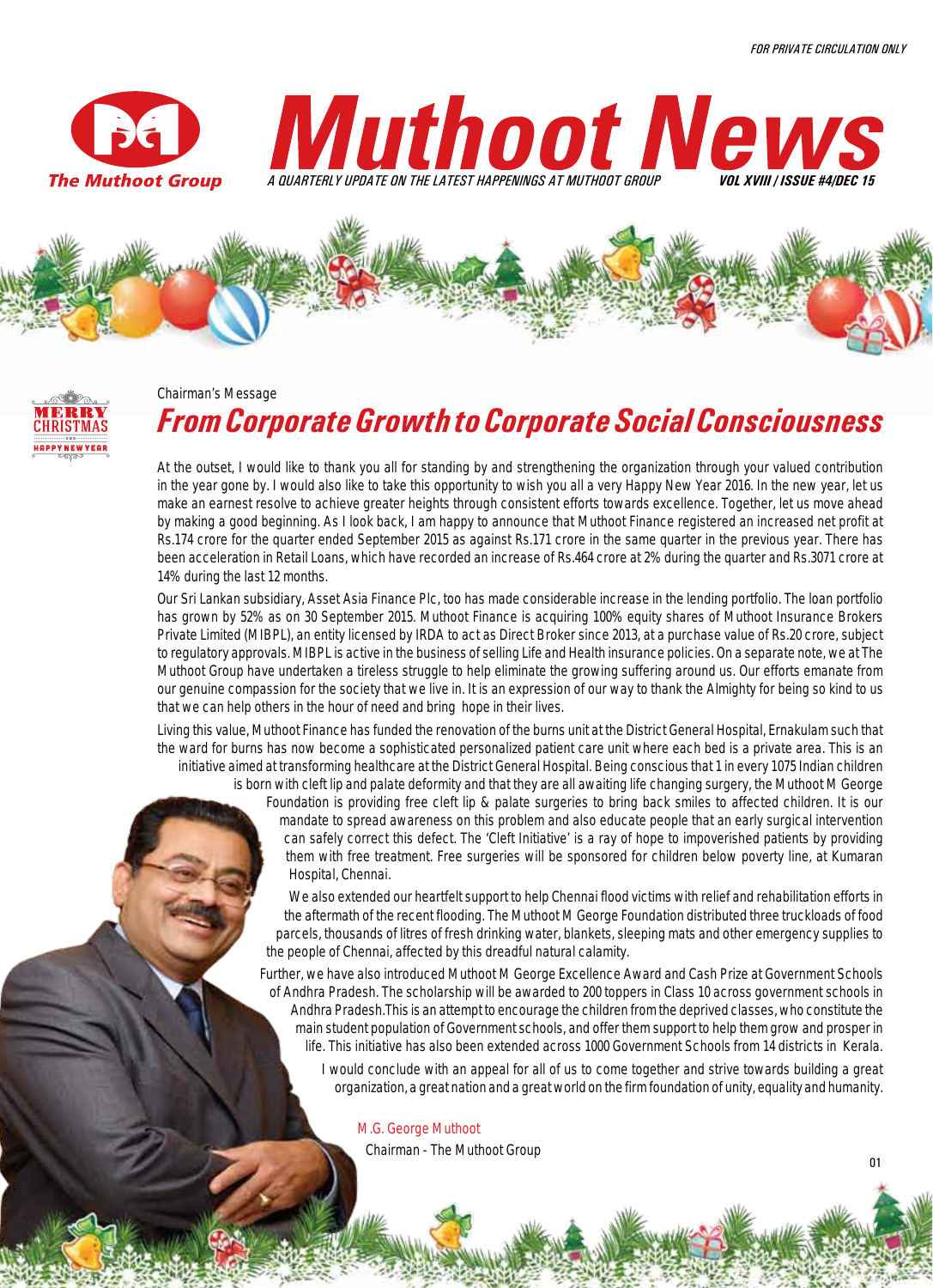

**Muthoot Group** 



#### **MUTHOOT M. GEORGE FOUNDATION CLEFT INITIATIVE BEI Muthoot Finance**

The Muthoot M. George Foundation in partnership with Kumaran Hospital, Chennai will sponsor free cleft lip & palate surgeries. This includes cost of surgery, laboratory investigations, medicines, and hospital stay.

#### **Location**

Kumaran Hospital, Kilpauk, Poonamallee High Road, Chennai

#### **Contact:**

Dr Thomas Zachariah Cleft & Maxillofacial Surgeon Chennai Mob: 9600073639

#### **Book Launch**



Mr. Maxin James, Company Secretary, Muthoot Finance Ltd. has written a novel named "A Monk and His Girlfriend". A formal Book Release and Talk on the novel was held at Ernakulam Public Library on 21st November 2015. Prof. M. K. Sanu, the versatile writer

and critic along with Mr. George Alexander Muthoot, Managing Director, The Muthoot Group released the book in the presence of Mr. K.P.Padmakumar, Whole Time Director, MVFL.

## **Branch opening in Assam**

Muthoot Finance made its entry into the North East with the opening of its branches in Assam. Two new branches were opened, one in Jorhat at Thana Road and the other one in Dibrugarh.

#### **Muthoot ATM in Telangana**



The first Muthoot ATM in Telengana was inaugurated by Ms. Puligeetha, Municipal Chair Person, Kothagudem. Mr. M Ramesh, Circle Inspector of Police, 1 Town and Mr. T.V Keshav Rao, Regional Manager, Warangal, were present on this occasion.

## **Top Performer in Debt IPO Bids**



Muthoot Securities Ltd. received the Top Performer in Debt IPO Bids for the year 2014-15 award from Bombay Stock Exchange (BSE).The award was presented by Mr. Asishkumar Chauhan, MD & CEO of BSE to Mr. Ragesh. G. R, CEO, Muthoot Securities.

#### **Muthoot Carnival 2015**



Muthoot Group has organized an employee engagement event "Muthoot Carnival" for its Employees in Head Office.





## **Congratulations**

Ms. Sharu Anna John (daughter of Mr. John Varghese, Senior Regional Manager, Muthoot Finance Ltd., Thiruvalla Region, Kerala) has secured 2nd Rank in the University of Kerala and 1st rank in "The Kerala Law Academy Law College, Thiruvananthapuram" in the Unitary Degree Course in Law (3-Year L.L.B.) Examination.

02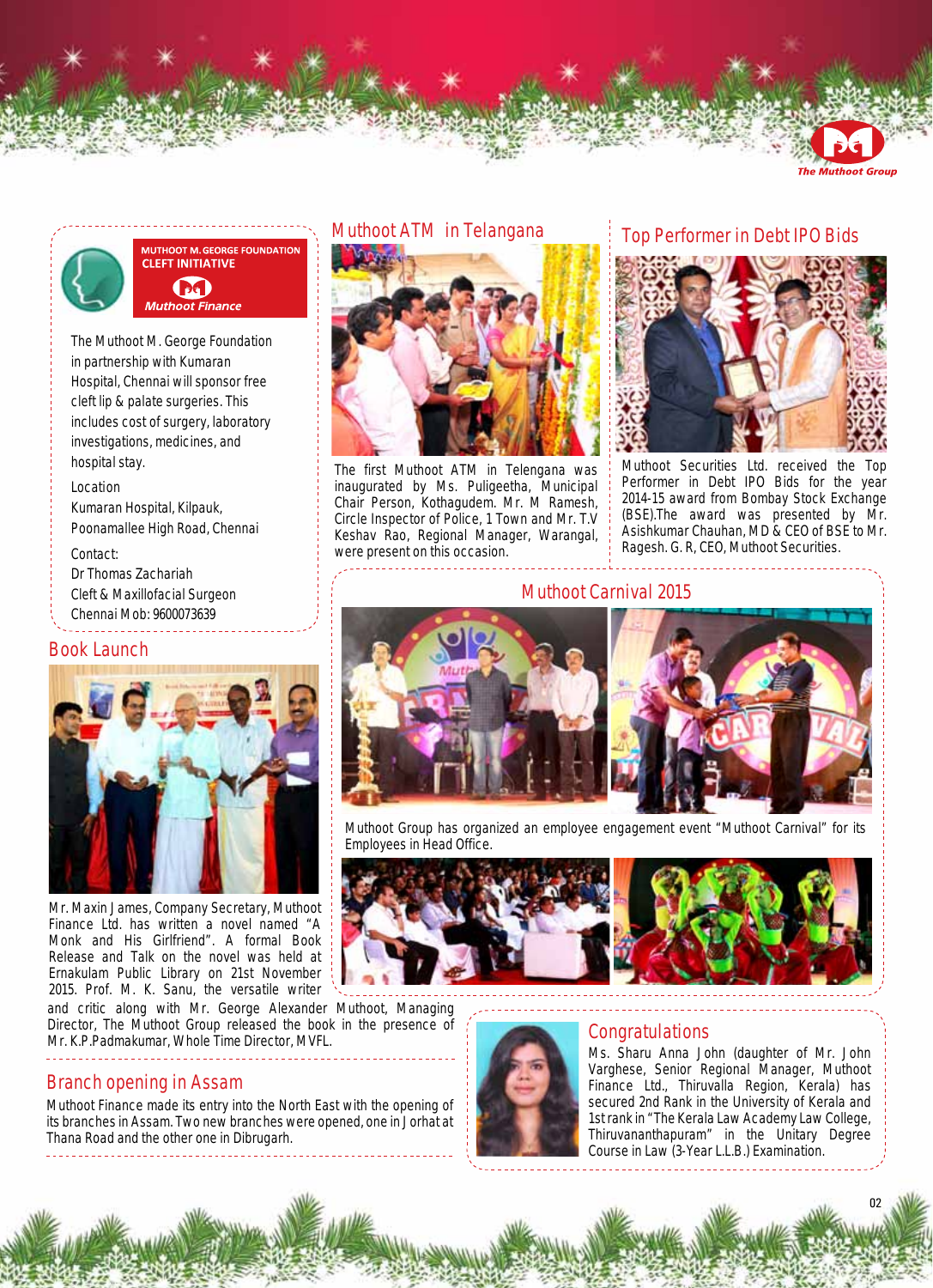

#### **The Muthoot Group**

## **Muthoot Finance launches Money Transfer Service in Nepal**

Muthoot Finance Ltd. launched money remittance services between Indo Nepal Corridor. For this initiative Muthoot Finance has collaborated with the Nepal based Prabhu Bank Ltd's Indian arm Prabhu Money Transfer Pvt Ltd. Muthoot Finance becomes the first NBFC company to extend the money transfer services from India to another country. With a very minimal amount of Rs 200, a Nepali migrant can now transfer money instantly from any of the 4200 branches of Muthoot Finance to their families in Nepal without opening any bank account in India. This facility is expected to benefit 4 million migrants, in business cities of India like Delhi, Mumbai, Kolkata and Bangalore and also in the states of Punjab and Uttar Pradesh. Prabhu Bank Ltd, a leading bank through its 112 branches and 7000 outlets in Nepal, will facilitate the smooth process of money transfer instantly.



(L-R), Mr. Jayadeep K Menon, Sr. Manager, Muthoot Finance, Mr. Kapil Aacharya, IT Head, Prabhu Bank, Mr. Syamlal, the first customer, Mr. K.R Bijimon, CGM, Muthoot Finanace, Mr. Mohanachandran K, GM-Recovery, Muthoot Finance, Mr. P. E Mathai, GM-IMT, Muthoot Finance, Mr. George Alexander Muthoot, MD, Muthoot Finance, Mr. John V George, EVP, Muthoot Finance, Mr. C.V John, GM- HRD, Muthoot Finance 

#### **Money Transfer UTSAV 2015**



Money Transfer UTSAV 2015 bumper prize was won by Ms. Jaseela from Payyoli, Calicut. Mr. P. E Mathai - GM (IMT & BC) handed over the key of Maruthi Swift Car to the winner in the presence of Mr. Suresh Menon - Sr.

Regional Manager, Calicut, Mr. Jayadeep Menon - Sr. Manager, Money Transfer Division.

# **Scholastic Hi-Q, Inter Collegiate Quiz Competition**



Scolastic Hi-Q, an intercollegiate quiz competition, was organized by Basic Science and Humanities Dept. of Muthoot Institute of Technology & Science, Varikoli on the occasion of the birth anniversary of Dr. A P J Abdul Kalam, late President of India. 26 teams from various

\_\_\_\_\_\_\_\_\_\_\_\_\_\_\_\_\_\_\_\_\_\_\_\_\_\_\_\_\_\_\_\_\_\_

colleges actively participated in the competition. Dr. S Pushpakumar, Principal, MITS handed over the trophies to the winners in the presence of Dr. Sunny Kuriakose, Head of the Department, Basic Science and Humanities Department, MITS.

#### **Good Earth Summit 2100**



Good earth summit 2100 – was the first venture of MITS, towards generating a concern about environment for the future generations. The occasion was blessed with the

presence Mr. S. Uma Mahesh, Founder of 1st Private Semiconductor Company and Secretary of ACCI, Mr.Jayakumar. C , Founder of Thanal, Dr. Jose Mathew, Chairman and CEO of Global NRI-OCI Trust, Mr.Vivek Raghavan, CEO of Wow makers.

#### **University Results - MITS is Toppper**

MITS is in its third academic year and has successively maintained the top position, since its inception, in the MG University results. The first batch (2013 Admission) achieved a remarkable milestone in the University Examinations by securing the highest pass percentage, out of the 47 Engineering Colleges affiliated to Mahatma Gandhi University, which is a rare case of its kind. Moreover, the second batch (2014 admission) is also pitching in, achieving the same feat by securing the highest pass percentage of 84.31% in the recently declared MG university result.

**Cardiology Camp at MMC, Kozhencherry**

Coinciding with World Heart Day, a cardiology camp was successfully organised by the Department of Cardiology under the leadership of Dr.Thomas Mathew, Interventional Cardiologist, at the newly constructed PMG Block, Muthoot Medical Centre, Kozhencherry. ECG was taken at no cost for all the attending patients. Discounts were offered on usage of both TMT and Echo facilities.

State of the art coronary care facilities have been made available to the local population with the commissioning of the Cath Lab, the interventional X-Ray lab, which is designed to handle a variety of procedures at an excellent pace.

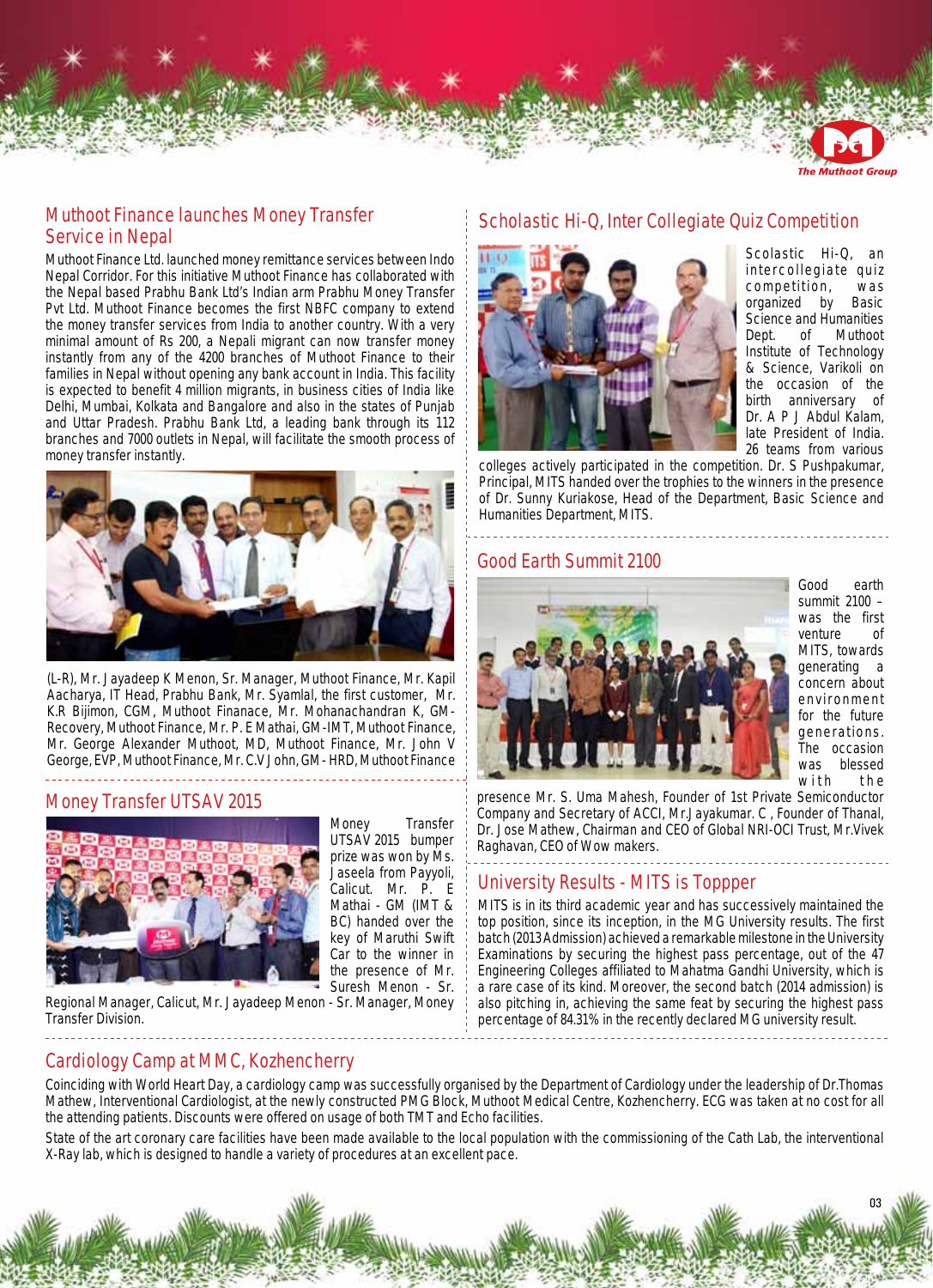

**he Muthoot Group** 

#### **Shake a leg, break not a bone: Combating Osteoporosis**

The Department of Orthopaedics led by Dr. Muralikrishnan and Dr. Praveen C R, Consultant Orthopedic Surgeons at Muthoot Medical Centre, Kozhencherry envisaged a keen focus on dealing with osteoporosis at the orthopedic camp held in October, 2015. The camp commenced with the official inauguration by Dr.Georgie Kurien Muthoot, Managing Director, Muthoot Healthcare, Dr.Samuel Joseph, Medical Superintendent, Dr. Murali and Dr. Praveen C R, were present on this occasion.



There was also specialist consultations and primary screening, bone mineral density test and Vitamin D3 investigations. In continuation with its thrust on increasing awareness among the public, a walkathon, with active participation from staff and students of the healthcare institution was organised. Mr.Vidhyadharan, Circle Inspector of Police, Kozhencherry flagged of the walkathon. The theme of the Walkathon 'Walk for your Bones' spoke volumes about the need to adopt this gentle, low-impact exercise .



L - R: Mr. Febin Mathews John, Administration Executive, Mr. Babu George, GM-Administration, Dr. Muralikrishnan, Orthopedic Surgeon, Dr. Georgie Kurien Muthoot, Managing Director, Muthoot Healthcare, Dr. Samuel Joseph, Medical Superintendent, Mr. Vidhyadharan, CI of Police, Kozhencherry. <u>. . . . . . . . . . . . . . . . .</u>

# **ISR Initiatives Distribution of 'White Cane Sticks'**

On the International White Cane Day, 'White Cane Sticks' were distributed to hundred blind people and the same was inaugurated by DIG of Police Shri P Vijayan IPS. Shri George Jacob Muthoot, Joint Managing Director, The Muthoot Group, Mrs. Elizabeth Jacob, Director were present on the occasion.



Congratulations to the Trivandrum Team for their whole hearted innovative ISR Activities.

## **Muthoot Finance extends support towards Chennai relief**

. . . . . . . . . . . . . . . . . . . .



As part of CSR initiative Muthoot Finance has supported Chennai victims with relief and rehabilitation,<br>in the aftermath of in the aftermath of recent flooding. We have successfully distributed three truckloads of food parcels, fresh drinking water, blankets, sleeping mats and other emergency supplies to flood affected victims in Chennai with the help of our Vellore team and Chennai team. Congratulations to the team members for their wonderful job.

#### **Christmas Kit Distribution**



Muthoot M George Foundation distributed X'Mas kit to the families adopted by INAMS a philanthropic unit of Orthodox Church. Mr. George Thomas Muthoot Jt. Managing Director, The Muthoot Group inaugurated distribution in the presence of HG Yuhanon Mar Thevadosios Metropolitan of Kottarakkara-Punalur Diocese of Orthodox Church.

04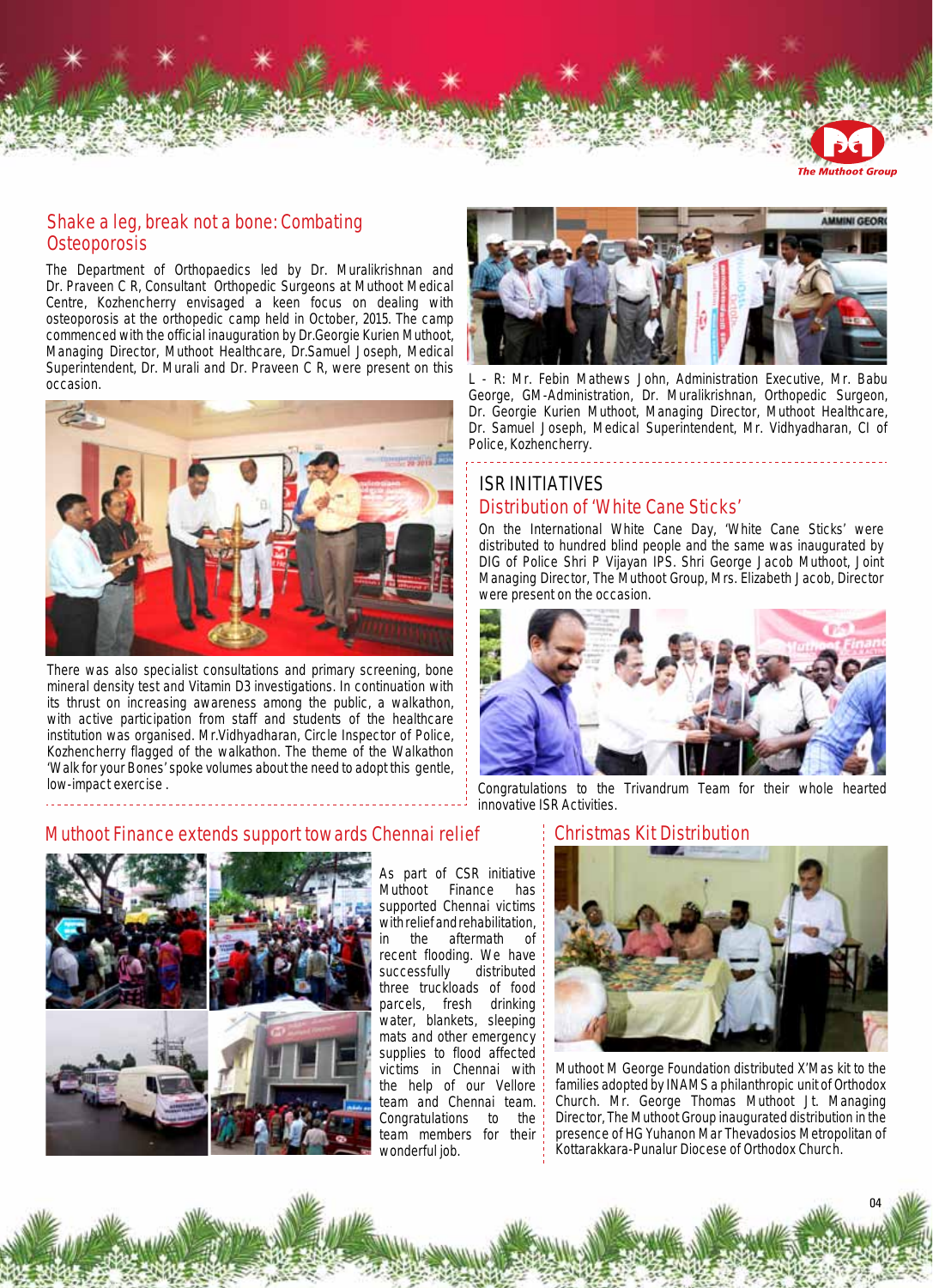

**he Muthoot Group** 

#### **Blood Donation Camp**

As part of ISR (Individual Social Responsibility) Activity Muthoot Finance staff members have donated their blood at IMA, Ernakulam.



Congratulations to all the donors.

## **Toilet Complex at St. Thomas Higher Secondary School, Karthikappally**



Muthoot Finance Ltd. has donated Rs.1,00,000/- for the construction of a Toilet complex at St. Thomas Higher Secondary School, Karthikappally.

As part of Muthoot WeCare ISR initiative, a Blood Donation Camp in association with the Rotary Noida Blood Bank was organized in Corporate Office (North). The employees of the Corporate Office (N) participated actively and over 100 employees volunteered to donate their blood.

(L-R) Rev. Fr. Joseph Samuel, Vicar, St. Thomas Cathedral, Karthikappally, Mr. Kiran G. , Joint General Manager, Muthoot Finance Ltd., Mr. Biji Abraham, Head Master, St Thomas School, Karthikappally, H.G. Mathew Mar Theodosius, Metropolitan, Mr. K. Ramachandra Vadhyar, R M, Alleppey Region, Muthoot Finance Ltd.

#### **Muthoot Haritha Theeram**



Muthoot Finance Ltd. has launched its new CSR initiative Muthoot Haritha Theeram project. This new venture is aimed at promoting pesticides free organic vegetables. It is to be cultivated in the premises of one's own home. Official inauguration of Muthoot Haritha Theeram project was done by Prof. K. V. Thomas, MP. Mr. Babu John Malayil, DGM- Corporate Communications, Muthoot Finance Ltd, Sr. Alice Lukose, Win Society Director, Rotarian Mr. K.K. George, Mr.Sunil, Agriculture Officer of Mulavukadu were present on this occasion. On inauguration day, Muthoot Finance has distributed 3000 vegetable grow bags to 300 families in Chellanam, a coastal village in Ernakulam, Kerala.

## **Scholarship Launch – Kerala Muthoot M George EXcellence Award 2015**



Inauguration of Muthoot M George Excellence Award 2015 for 10th standard toppers of all government schools in Kerala was done by Mr. P.K Abdu Rabb, Hon'ble Minister for Education, Kerala. The Scholarship distribution was done by Adv. V.S Sivakumar, Hon'ble Minister for Health, Kerala along with Mr. George Jacob Muthoot, Jt. Managing Director,The Muthoot Group. Other officials present during this occasion include Adv. Rakhi Ravikumar, Deputy Mayor, Corporation of Trivandrum, Mrs. Elizabeth Jacob, Director, Mr. George M Jacob, Director, The Muthoot Group, Ms. Aisha Becker, Councillor, Palayam Ward, Trivandrum, Very Rev. Fr. Thomas T. Varghese, Vicar, St. George Orthodox Cathedral, Trivandrum, Mr. S.N Raghuchandran Nair, Vice President, Credai, Mr. Vaidyanathan, Regional Manager, Trivandrum South and Mr. Vinod Raj, Regional Manager, Trivandrum North. This scholarship will benefit students of 1066 government schools and consists of a cash prize of Rs. 3000/- with a certificate duly signed by Educational Officer and Chairman of Muthoot M George Foundation.

#### **Scholarship Launch – Andhra Pradesh**



Muthoot M George Excellence award for 10th standard toppers of 200 students in Andhra Pradesh was inaugurated and distributed by Mr. Koneru Sridhar, Mayor,<br>Vijayawada Municipal Vijayawada

Corporation. The other officials present during this occasion include Mr. Ravi Kumar, Deputy Educational Officer, Vijayawada Urban, Mr Babu John Malayil, DGM Corporate Communications, Muthoot Finance Ltd, Mr. M. Venkateswara Rao, Regional Manager – Vijayawada, Muthoot Finance Ltd, along with PTA members, Students and Parents.

#### **Scholarship Launch - Mangalore**



Inauguration of Muthoot M George Excellence Award for 200 students in Mangalore was done by Mr. M. Shashidar Hegde, Chief Whip (Ex-Mayor), Mangalore City Corporation. Mr. Babu John Malayil, DGM Corporate Communications, Muthoot Finance Ltd, Mr. Arun

05

Kumar Nayak, Regional Manager, Muthoot Finance Ltd, Managalore, were present on this occasion.